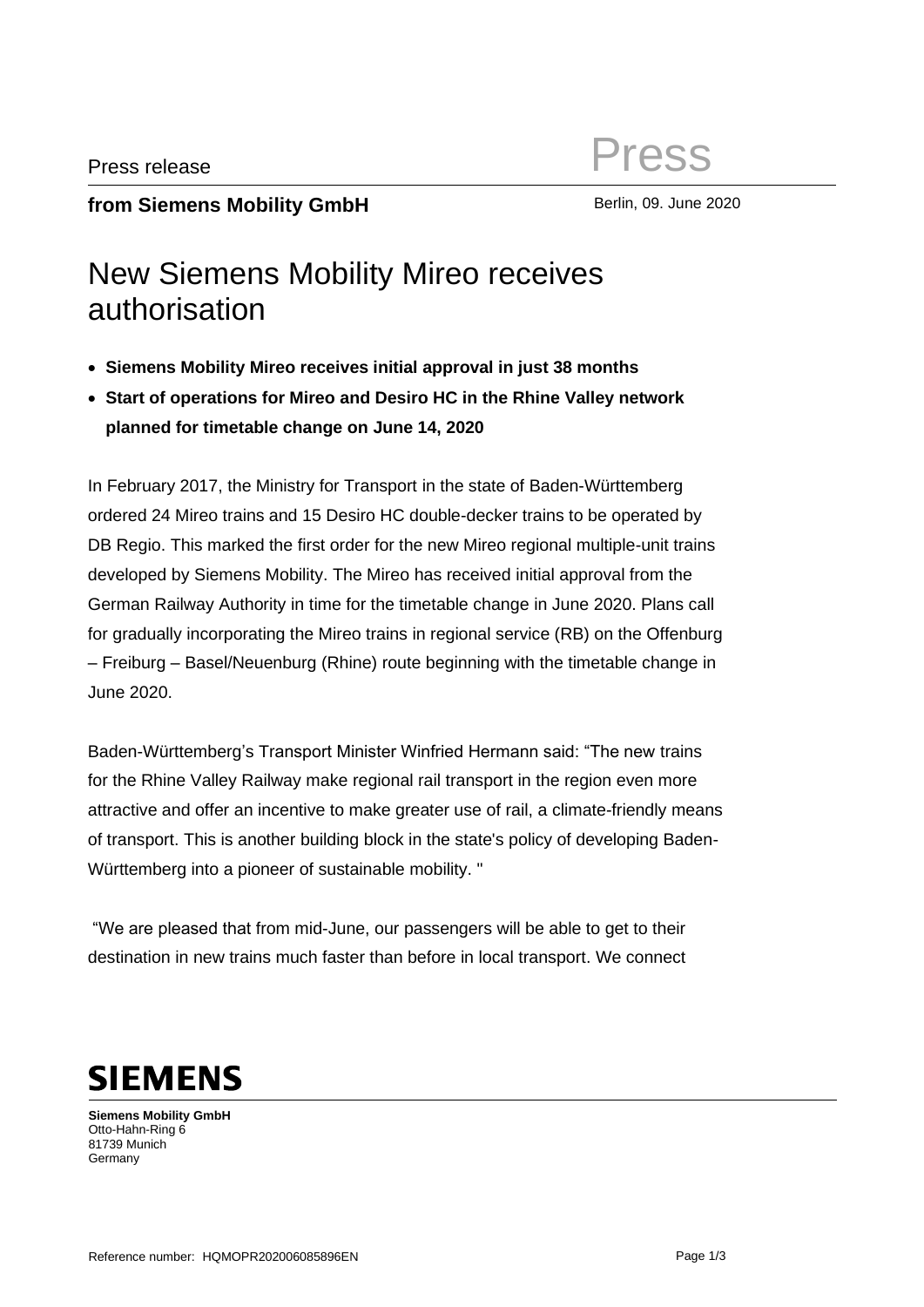## Press release **from Siemens Mobility GmbH**

North Baden from Karlsruhe to Switzerland with an attractive transport concept," says David Weltzien, Chairman DB Regio Baden-Württemberg.

"The new Mireo train, which combines economic viability with sustainability over the entire life cycle of the train, is a successful project for Siemens Mobility. The train received its initial approval from the authorities on schedule and Siemens Mobility has already been awarded a total of seven Mireo fleets and six Desiro HC fleets since its launch. We are delighted that our Mireo and Desiro HC trains will improve passenger experience and the capacity of the Rhine Valley Railway." says Sabrina Soussan, CEO of Siemens Mobility.

Along with the 24 Mireo trains, 15 new, comfortable and energy-saving Desiro HC (double-decker) trains from Siemens Mobility will also operate as a regional express on the Karlsruhe – Offenburg – Freiburg – Basel route. These additions will completely restructure the rail offerings in the Rhine Valley: there will then be a clear distinction between express service between the region's major cities and a regional or commuter system similar to the S-Bahn, stopping at all stations.

The Mireo has been designed as a scalable articulated train. All technical components are installed either beneath the floor or on the roof, making every centimeter of the interior space available for the passengers' comfort. The three-car trains have 200 seats and a generous number of multipurpose spaces.

The double-decker Desiro HC is particularly characterized by its already proven reliability and very high availability and is very popular with passengers because of its large capacity and comfort.

Siemens Mobility has designed the Mireo and Desiro HC trains to be especially ecofriendly. The trains weigh approximately 25 percent less thanks to their

**Unrestricted** 

**Siemens Mobility GmbH** Otto-Hahn-Ring 6 81739 Munich **Germany**